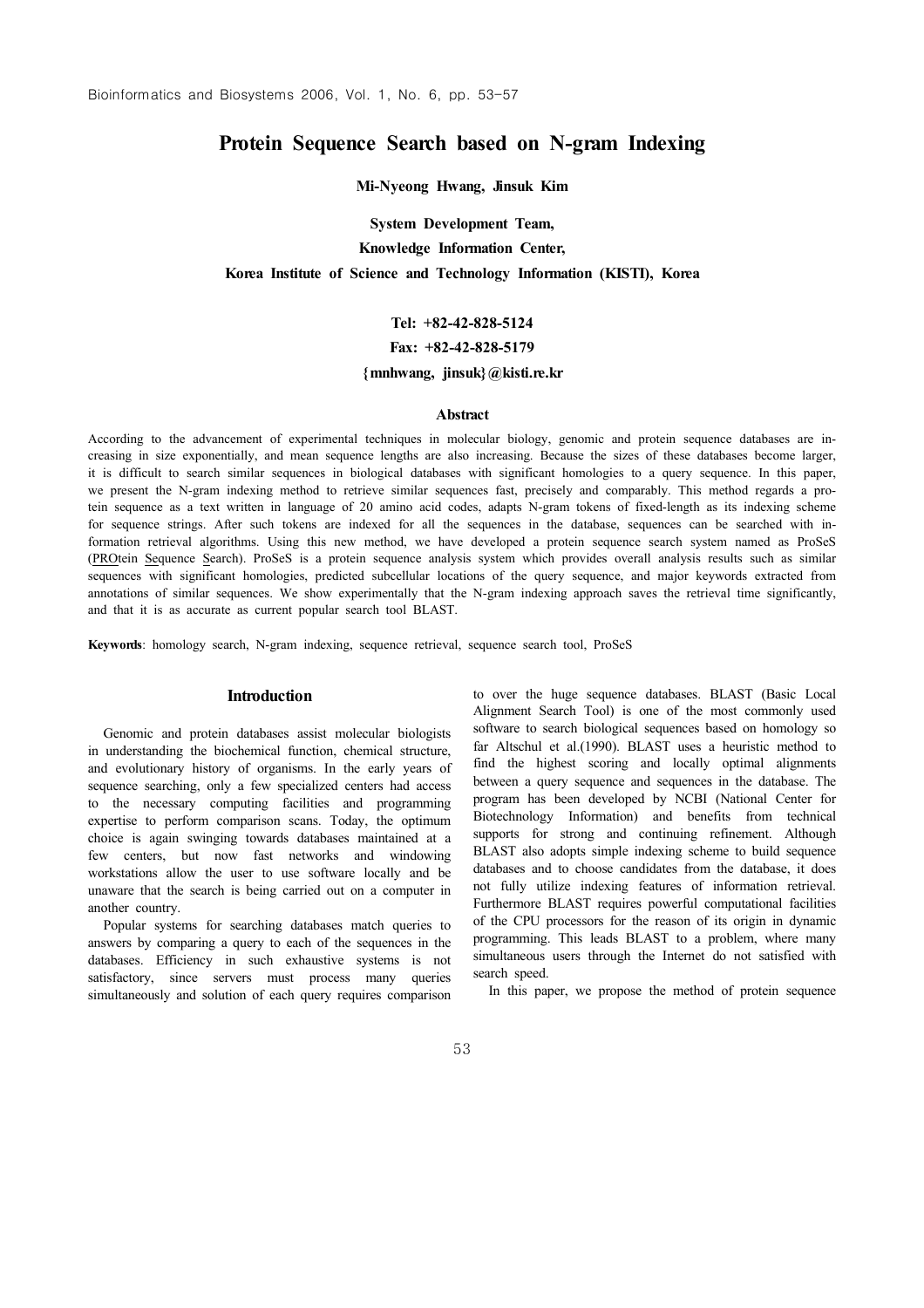search based on N-gram indexing for efficient similarity search. And we show experimentally that query evaluation using our new technique has the necessary properties such as rapidity, accuracy, scalability and efficiency. ProSeS can be used for the same search tasks as the popular BLAST search system.

## Related Works

## Indexed Genomic Searching

A general method for reducing search costs is to store an abstraction or index that can be used to assess broad similarity to a query. While the cost is the need to store index, the potential saving is that fetching a limited volume of information should enable identification of a small number of sequences as likely answers.

Interval-based indexing of genomic databases was first proposed by Orcutt and Barker (1994). They proposed their algorithm as a method to identify amino-acid sequences in the PIR database - an international protein sequence database. But no implementation of the approach is given. After that, Barton notes that an implementation, SCAN, was available with the PIR database for use in exact matching in Barton (1996). The SCAN approach was not highly successful and has not been developed in fear of simple measurements of matching intervals and non-overlapping intervals.

Altschul et al. have implemented a similar approach to SCAN, BLAST, which uses a table of all the sequence intervals in the database (see Altschul et al. (1990)). Because of limitations similar to those in SCAN, this approach was slower than exhaustively searching the database those days.

The most recent indexed scheme is the Rapid Access Motif database (RAMdb) system for finding short patterns, and motifs in genomic databases (see Fondrat et al. (1995)). In the approach of Fondrat and Dessen, each genomic sequence is indexed by its constituent overlapping intervals in a hash table. For each interval in the collection, a neighboring list of sequence numbers and offsets is stored, which allows rapid location of any motif matching a query motif.

The FLASH (Fast Look-Up Algorithm for String Homology) search tool redundantly indexes genomic data based on a probabilistic scheme in Califano et al.(1993). For each interval of length n, the FLASH search structure stores, in a hash-table, all possible orderly contiguous and non-continuous subsequences of length m that begin with the first base in the interval, where  $m \leq n$ . For example, for a nucleotide sequence ACCTGATT the index terms for the first  $n = 5$  bases, where  $m = 3$ , would be ACC, ACT, ACG, ACT, ACG, and ATG; each of the permuted strings begins with the base A, the first base in the interval length of  $n = 5$ . Then the hash table has each permuted m-length subsequences, the sequences that contain the permuted subsequences, and the offsets within each sequence of the permuted subsequence. Califano and Rigoutsos found that FLASH was about ten times faster than BLAST for a small test collection and was superior in accurately and sensitively determining homologies in sequence database searching. However, the redundant index, which is stored in a hash-table structure and is uncompressed, is gigantic. Califano and Rigoutsos report that, for a nucleotide collection of around 100Mb, the index requires 18 GB on the disk, around 180 times the collection size.

Williams and Zobel proposed a two-component partitioned search process embodied in a research prototype system, CAFE (see Williams et al. (2002)). The first component of their approach, a coarse search, uses an inverted index to select a subset of sequences that display broad similarity to the query sequence. The second component, a computationally more expensive fine search mechanism, ranks the resultant sequences from the coarse search in the order of relevance to the query sequence.

## **Methods**

#### N-gram based indexing

To achieve efficient and effective retrieval from sequence databases, we propose some modifications to the general method used for text strings in information retrieval researches.

It is relatively clear to consider that texts written in natural languages are comprised of understandable words. Thus, in information retrieval, generally documents are segmented into morphemes or words, and then indexed to inverted files. Protein sequences also can be regarded as texts written in language of 20 amino acid codes. Since, however, it is not clear how to extract meaningful words from the simple string of amino acid codes, ProSeS adopts N-gram tokens of fixed length as its indexing scheme for sequence strings. For example, if the fixed length, or cutting interval is 4, which is known as tetragram, sequence 'ACDEFLERR' is segmented into 'ACDE', 'CDEF', 'DEFL', 'EFLE', 'FLER', and 'LERR'. If the fixed length is 5, pentagram, the sequence is segmented into 'ACDEF', 'CDEFL', 'DEFLE', 'EFLER', and 'FLERR'. After such tokens are indexed for all the sequences in the database, sequences can be searched with information retrieval algorithms.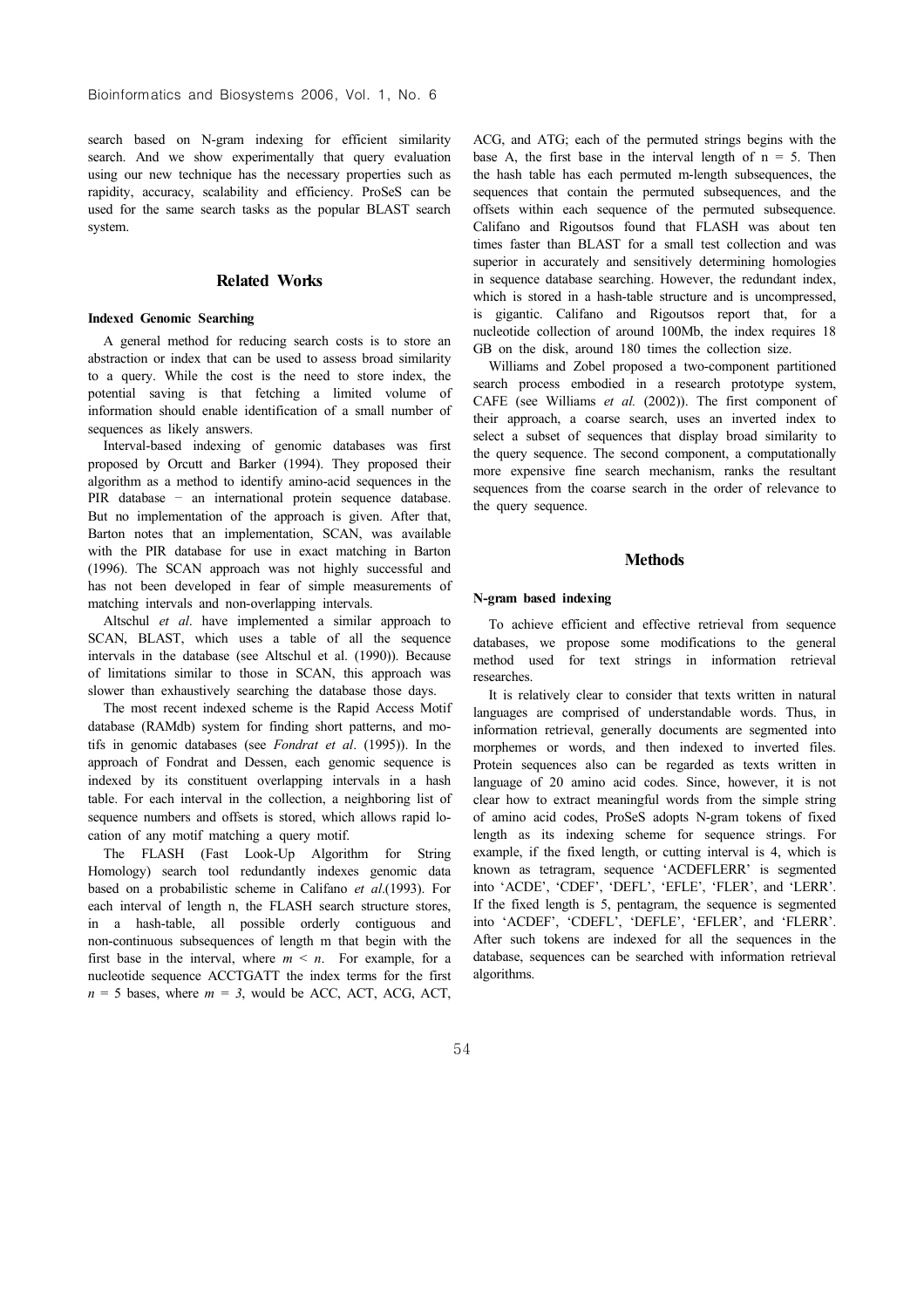#### Retrieval based on Vector Space Model

The vector space model has been investigated in depth for information retrieval (see Raghavan et al. (1986)). ProSeS uses this retrieval method for searching similar sequences. The similarity measure  $(Sim(q,d))$  between query sequence q and target sequence  $d$  is defined as follows:

$$
Sim(q,d) = \frac{1}{W_d} \cdot \sum_{t \in q \wedge d} W_{d,t} W_{q,t}
$$

with:

$$
W_d = \log(1 + \sum_{t \in d} f_{d,t})
$$
  

$$
w_{d,t} = \log(f_{d,t} + 1) \cdot \log(\frac{N}{f_t} + 1)
$$
  

$$
w_{q,t} = \log(f_{q,t} + 1) \cdot \log(\frac{N}{f_t} + 1)
$$

where  $fs, t$  is the frequency of N-gram token t in sequence s; N is the total number of sequences in the data collection;  $\hat{t}$ is the number of sequence where token  $t$  occurs more than or equal to once;  $w_{s,t}$  is the weight of term t in the query or target sequence s;  $W_d$  is the normalization factor for the length of target sequence d.

BLAST (Basic Local Alignment Search Tool) also adopts simple indexing scheme to build sequence databases and to choose candidates from the database, but it does not fully utilize indexing features of information retrieval in Altschul (1990). On the other hand, ProSeS' sequence search only depends on the N-gram indexing feature. Due to this fact, ProSeS gives slightly different result (but ignorable) compared with BLAST. But it is about nine times faster than BLASTP and shows less system resource usage.

#### Protein Subcellular Localization Predication

It's important to verify protein location(s) in the cell to understand its physiological or structural functions. ProSeS provides a summary list of protein subcellular locations predicted by ProSLP system (see Park et al. (2003)). ProSLP (Protein Subcellular Localization Prediction) performs sequence search by ProSeS and predicts information of subcellular localization by k-NN (k nearest neighbors) algorithm.

#### Major Keyword Suggestion

ProSeS suggests major keywords related to the query sequence and their weights. With a simple data mining technique, these keywords are extracted from the names of proteins that show significant homologies or similarities with the query sequence.

## **Results**

## Test Collection

To make a comparison of retrieval effectiveness between BLAST and ProSeS, we use a subset of the PIR-NREF database (see Wu et al. (2002)). The PIR-NREF is a Non-redundant REFerence protein database designed to provide a timely and comprehensive collection of all protein sequence data, keeping pace with the genome sequencing projects and containing source attribution and minimal redundancy. The PIR-NREF current release 1.29, 25-Aug-2003, contains 1,292,569 entries. We select randomly a set of 100 sequences out of 1,292,569 sequences with sequence lengths from 50 to 1000. We ran BLASTP against these 100 sequences and generated local alignments for each test sequences up to 1000 entries. This data set was regarded as relevant answers that retrieval effectiveness was measured.

To quantify the relative performance or retrieval effectiveness of ProSeS, we use the relevance-based measures of recall and precision. Recall and precision are frequently used to demonstrate the retrieval effectiveness of systems, particularly those used for information retrieval. Sequences of resultant query set searched by BLAST with filtering option on/off for each test data assigned collection.

Precision is a measure of the fraction of relevant answers retrieved in the result set at a particular point, that is

$$
P = \frac{\# \text{ of relevant items retrieved}}{\text{Total } \# \text{ of items retrieved}}
$$

Recall, in contrast, measures the fraction of the relevant answers retrieved from the relevant answers at a particular point, or

$$
R = \frac{\# \text{ of relevant items retrieved}}{\text{Total } \# \text{ of relevant items in the collection}}
$$

To compare the search speed of BLAST and ProSeS, we measured the time to search 100 query sequences from the PIR-NREF database and averaged it.

#### Results

Figure 1 shows a mean recall-precision graph for the search results from ProSeS. Results are shown for searching the test collection with our query test set comprised of 100 sequences. It is noted that ProSeS uses an interval length of  $n = 5$ , pentagram.

The precision of the recall 0.1 is 0.8544(BLAST with no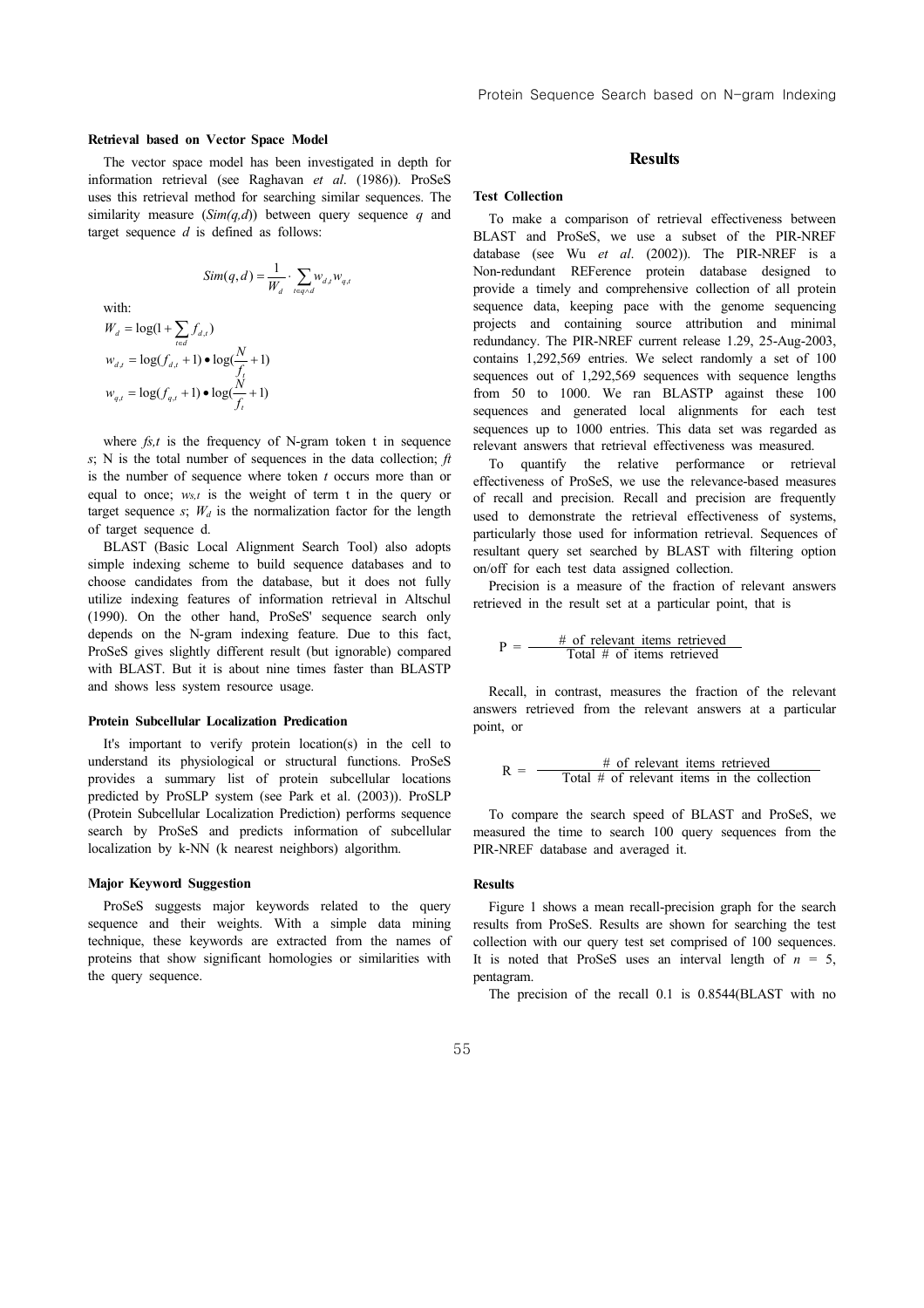filtering option) and 0.8675(BLAST with filtering option) as shown in Figure 1. These results suggest that ProSeS is almost as effective as BLAST in finding homologies at lower recall levels.

We show in Table 1 the relative speeds of both BLAST with filtering option on/off and ProSeS in searching the PIR-NREF database with our 100-query test set, limiting the maximum number of results as 1000. The parameters are the same as previous experiment. This experiment was carried out on a machine with Intel XEON dual CPU 2.4GHz processors and 3GB RAM which is operated with Linux.



<Figure 1> Mean recall-precision for search results from ProSeS. The reference data (test collection) is a set of search results of BLAST for 100 test queries. We parameterized BLAST with filtering option on/off, and E-value (expection value)  $= 0.0001$ .

Searching by ProSeS can be over nine times faster than by BLAST with filtering option and twelve times faster than with BLAST with no filtering option.

Although the results are shown in another paper in Park et  $al(2003)$ . N-gram indexing was successfully applied to protein subcellular localization, too. And a user survey showed that keyword suggestion based on data mining for N-gram indexed database was also meaningful.

| System    | <b>BLAST</b><br>(filtering) | <b>BLAST</b><br>(No filtering) | ProSeS |
|-----------|-----------------------------|--------------------------------|--------|
| time(sec) | 19.8                        | 28.1                           | 2.2    |

<Table 1> Mean elapsed time for searching a protein sequence query on the BLAST and ProSeS when the maximum number of result sequences is limited to up to 1000. The times for searching 100 test queries were measured and their averages are provided.

## **Discussion**

In this paper, we have revealed that our N-gram based retrieval system is much faster than the well-known exhaustive search system, BLAST. In addition, its retrieval effectiveness can match for that of BLAST. This satisfiable application of indexing to protein sequences shows that indexing becomes preferable to exhaustive search in case of sufficiently large data sets.

In contrast to previous search techniques, ProSeS is fast with low memory requirement and low overhead of processor but depends on large indexes. We are confident that indexed systems such as ProSeS will be the practical option for searching through the vast quantities of biological data.

## Acknowledgement

This work was supported in part by the IBM Korea.

## **Availability**

The Protein Sequence Search (ProSeS) service is available at http://proses.kisti.re.kr.

## References

- ∙Altschul S, Gish W, Miller W, Myers E, Lipman D. (1990) Basic local alignment search tool. Journal of Molecular biology, 215: 403-410
- ∙Orcutt B, Barker W. (1994) Searching the protein database. Bulletin of Mathematical Biology, 46:545-552
- ∙Barton G (1996) Protein sequence alignment and database scanning. In M.J.E. Sternberg, editor, Protein Structure Prediction: A Practical Approach. IRL Press at Oxford University Press
- ∙Fondrat C, Dessen P (1995) A rapid access motif database (RAMdb) with a search algorithm for the retrieval patterns in nucleic acids or protein databanks. Computer Applications in the Biosciences, 11(3):273-279
- ∙Califano A, Rigoutsos I (1993) FLASH: A fast look-up algorithm for string homology. In International Conference on Intelligent Systems for Molecular Biology, pages 56-64, Bethesda, MD

56